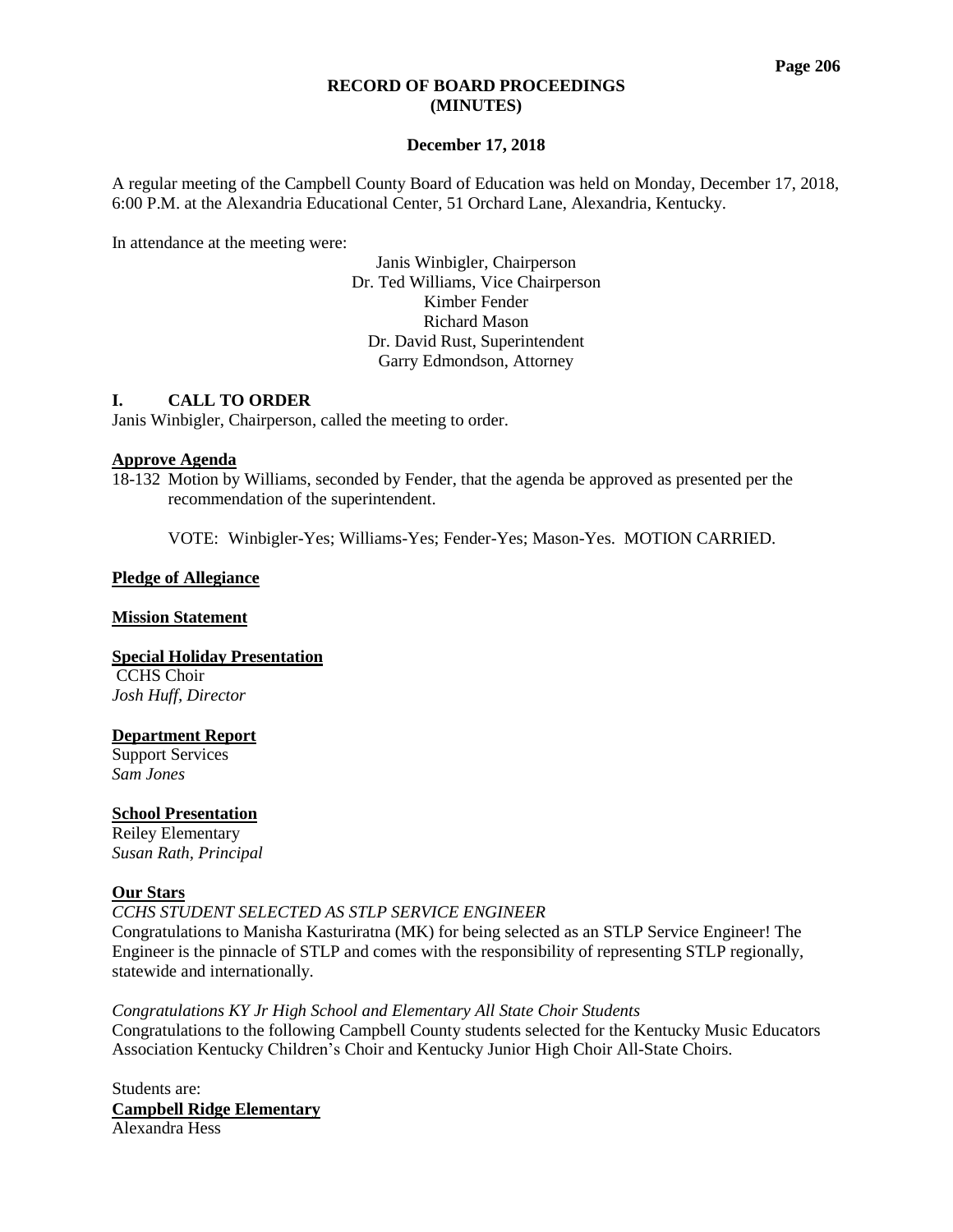# **Page 207**

## **Campbell County Middle School**

Alexander Randall Hannah Thomas Gracyn Hedger Abby Roenker Kylee Malloy **Campbell County High School** Dayne Freudenberg Morgan Knight Maura MacDonald Joshua Rittinger Elijah Schnitzler

# **II. COMMUNICATIONS Audience Comments**

# **Superintendent Comments**

# **Board Member Comments**

# **Personnel Actions**

| <b>NAME</b>        | <b>POSITION</b>                   | <b>ACTION/</b><br><b>REASON</b> | <b>EFFECTIVE</b> | <b>LOCATION</b> |
|--------------------|-----------------------------------|---------------------------------|------------------|-----------------|
| Baumann, Erin      | <b>Title One Tutor</b>            | Hired                           | 12/21/2018       | Cline           |
| Crowe, Amanda      | Paraeducator - Special Ed         | Hired                           | 1/3/2019         | <b>CCMS</b>     |
| Fillhardt, Nora    | <b>Bus Driver</b>                 | Retired                         | 12/31/2018       | Transportation  |
| Lakes, Goldi       | Secretary                         | Retired                         | 12/31/2018       | <b>CCMS</b>     |
| Lanter, Timothy    | <b>Tutor - Title One Homeless</b> | Hired                           | 12/4/2018        | Campbell Ridge  |
| Schadler, Benjamin | Custodian                         | Resigned                        | 12/17/2018       | <b>CCHS</b>     |
| Schwartz, Donna    | Paraeducator                      | Retired                         | 12/31/2018       | <b>CCMS</b>     |
| Simon, Alice       | <b>Bus Monitor</b>                | Retired                         | 12/31/2018       | Transportation  |

# **Substitutes**

| Carmack, Kevin       | Substitute Bus Driver          | Hired | 11/14/2018 | Transportation |
|----------------------|--------------------------------|-------|------------|----------------|
| Conley, Ilah         | Substitute Teacher             | Hired | 11/28/2018 | District Wide  |
| Donnermeyer, Cynthia | Substitute Food Service Worker | Hired | 11/28/2018 | District Wide  |
| Fielders, Cecil      | Sub Bus Driver                 | Hired | 11/27/2018 | Transportation |
| Geiman, Michael      | Substitute Bus Driver          | Hired | 11/14/2018 | Transportation |
| Long, Karen          | Substitute Paraeducator        | Hired | 12/5/2018  | District Wide  |
| Martin, Robert       | Substitute Teacher             | Hired | 11/28/2018 | District Wide  |
| Meyers, Heaven       | Substitute Teacher             | Hired | 11/19/2018 | District Wide  |
| Roll, Alexa          | Sub Teacher and Sub            | Hired | 11/13/2018 | District Wide  |
|                      | Paraeducator                   |       |            |                |
| Sturtz, Pamela       | Substitute Paraeducator        | Hired | 11/9/2018  | District Wide  |
| Trumbo, Carol        | Substitute Teacher             | Hired | 12/5/2018  | District Wide  |
| Watts, Rhonda        | Substitute Food Service Worker | Hired | 11/27/2018 | District Wide  |
| York, Carolyn        | Substitute Paraeducator        | Hired | 12/5/2018  | District Wide  |
| Ziegler, Teresa      | Substitute Custodian           | Hired | 11/19/2018 | District Wide  |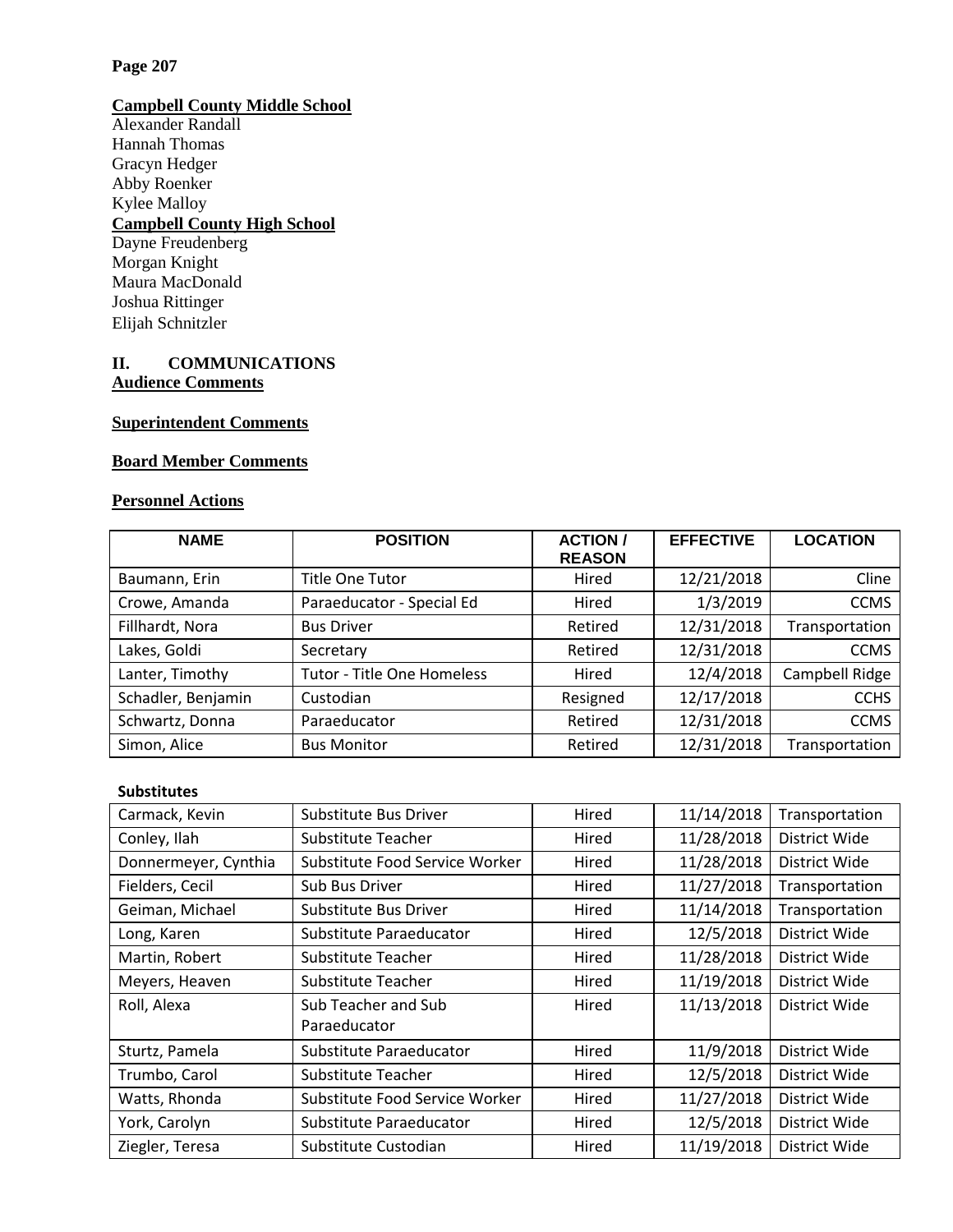### **Written Communications and Reports**

**SBDM** Minutes FRYSC Reports Homeless Services Report Pupil Personnel Report Public Relations Report School Related Field Trip Notifications Field Trip Report - Athletics Field Trip Report – Transportation CDIP and Strategic Plan

# **III. ACTION AGENDA**

### **Board Representative to Salary Committee**

Mr. Richard Mason was appointed by the Chair as the Board of Education's representative to the Salary Committee.

### **District Facility Plan Finding Process Request**

18-133 Motion made by Mason, seconded by Fender, to petition KDE for approval to reconvene the "existing" Local Planning Committee to consider the finding to make a "minor" change to the District Facility Plan (DFP) per the recommendation of the superintendent.

VOTE: Winbigler-Yes; Williams-Yes; Fender-Yes; Mason-Yes. MOTION CARRIED.

### **District Facility Plan Public Hearing Officer**

18-134 Motion made by Fender, seconded by Williams, that Mr. Mark Krummen be approved at the Campbell County Local Planning Committee public hearing officer per the recommendation of the superintendent.

VOTE: Winbigler-Yes; Williams-Yes; Fender-Yes; Mason-Yes. MOTION CARRIED.

#### **UofL/CCS Facility Rental Agreement for a Dive Meet**

18-135 Motion made by Williams, seconded by Mason, that the rental agreement between the University of Louisville and Campbell County Schools for a dive meet on January 5, 2019 be approved per the recommendation of the superintendent.

VOTE: Winbigler-Yes; Williams-Yes; Fender-Yes; Mason-Yes. MOTION CARRIED.

# **IV. CONSENT AGENDA**

18-136 Motion made by Mason, seconded by Williams, that the consent agenda be approved per the recommendation of the superintendent.

#### **Minutes**

November 12, 2018 – Special Meeting November 19, 2018 – Regular Meeting

#### **Page 208**

**Bills - Addendum**  General Fund # 131418-131533 as listed in the Orders of the Treasurer

# **Bills – Regular**

General Fund # 131534-13169 as listed in the Orders of the Treasurer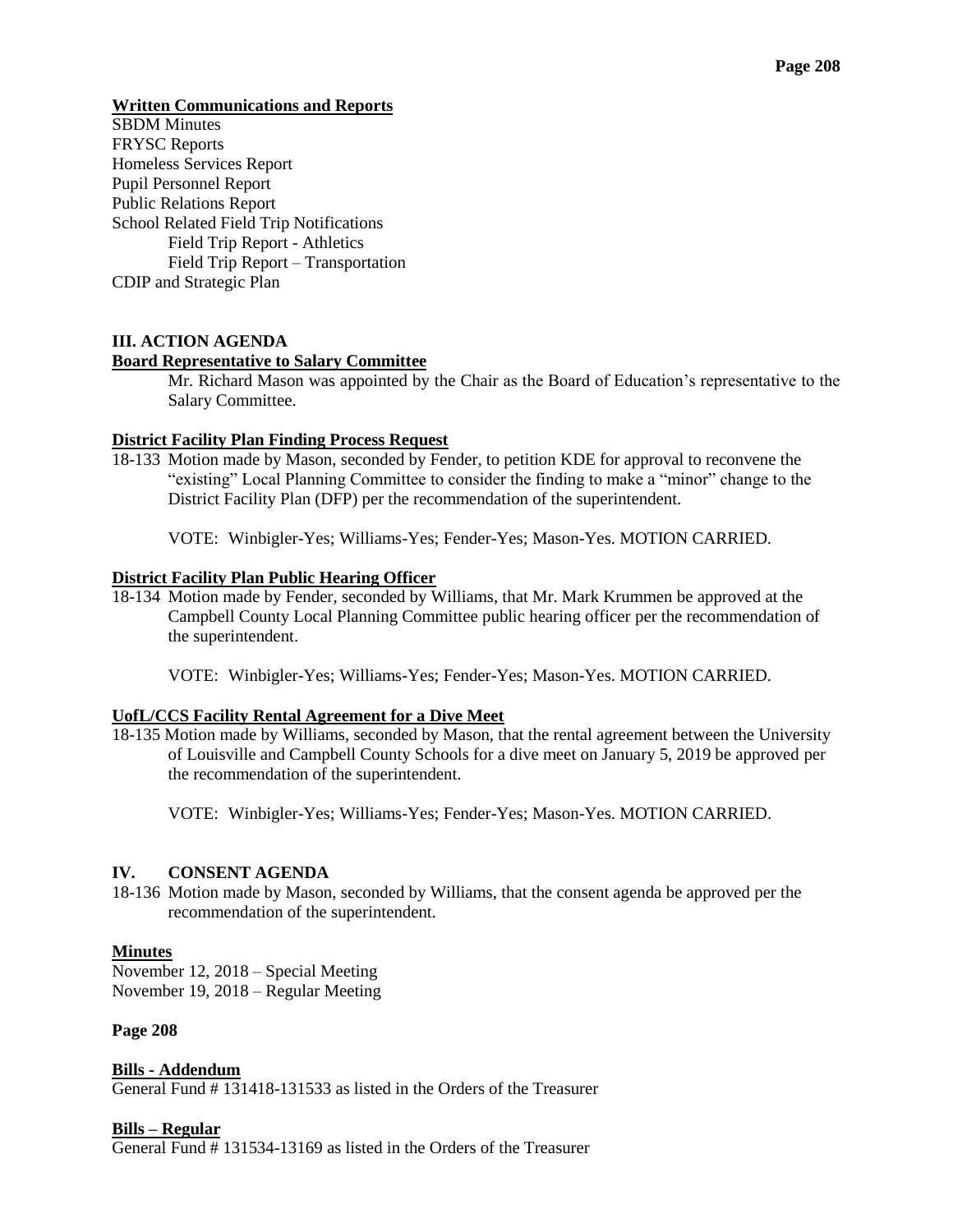# **Treasurer's Report**

| Campbell County Board of Education |                  |                 |                     |               |                 |  |  |  |
|------------------------------------|------------------|-----------------|---------------------|---------------|-----------------|--|--|--|
| Treasurer's Report                 |                  |                 |                     |               |                 |  |  |  |
| For Month Ended November 30, 2018  |                  |                 |                     |               |                 |  |  |  |
|                                    | <b>Beginning</b> |                 | <b>Expenditures</b> |               | <b>Ending</b>   |  |  |  |
| <b>Fund</b>                        | <b>Balance</b>   | <b>Revenues</b> | <b>Salaries</b>     | <b>Others</b> | <b>Balance</b>  |  |  |  |
| General                            | 7,376,410        | 1,351,149       | (2, 137, 561)       | (965, 222)    | 5,624,777       |  |  |  |
| <b>Sick Leave Retire.</b>          | 168,257          |                 | $\mathbf 0$         | $\Omega$      | 168,257         |  |  |  |
| <b>Committed Funds</b>             | 400,000          |                 | 0                   | $\Omega$      | 400,000         |  |  |  |
| <b>Special Revenue</b>             | (641, 653)       | 726,090         | (226, 336)          | (174, 966)    | (316, 864)      |  |  |  |
| <b>District Activity</b>           | 132,657          | 20,673          |                     | (65, 885)     | 87,444          |  |  |  |
| <b>Capital Outlay</b>              | 396,328          | 0               | $\mathbf 0$         | (6, 281)      | 390,047         |  |  |  |
| <b>Building</b>                    | 156,418          | 0               | 0                   | 0             | 156,418         |  |  |  |
| <b>Construction</b>                | 227,496          | 0               | 0                   | (40, 548)     | 186,947         |  |  |  |
| <b>Debt Service</b>                | (1, 331, 814)    | 0               | 0                   | $\Omega$      | (1, 331, 814)   |  |  |  |
| <b>Food Service</b>                | 84,482           | 225,826         | (55, 574)           | (156, 400)    | 98,334          |  |  |  |
| Totals*                            | \$<br>6,968,581  | 2,323,738       | (2, 419, 471)       | (1,409,301)   | \$<br>5,463,547 |  |  |  |

\* Cash and cash equivalents in all funds include approx. \$380,545 in investments and certificates of deposits yielding 0.615% and the remainder in interest-bearing checking accounts yielding 1.05%.

# **Leave of Absence Requests**

Lauren Barkley, Teacher at Cline Elementary, from November 30, 2018 through March 1, 2019 for FMLA.

Diane Bezold, Food Service Manager at Grant's Lick Elementary, Intermittent leave from October 26, 2018 through June 30, 2019 for FMLA.

Theresa Bezold, Bus Monitor at Transportation and Food Service Assistant at Campbell County Middle School, from November 5, 2018 through December 17, 2018 for FMLA.

Benjamin Franzen, Teacher at Crossroads Elementary, from November 26, 2018 through December 7, 2018 for FMLA.

Tuesday Gabbard, Food Service Assistant at Reiley Elementary, from November 7, 2018 through November 16, 2018 for FMLA.

Bethany Hamann, Teacher at Crossroads Elementary, from November 20, 2018 through February 4, 2019 for FMLA.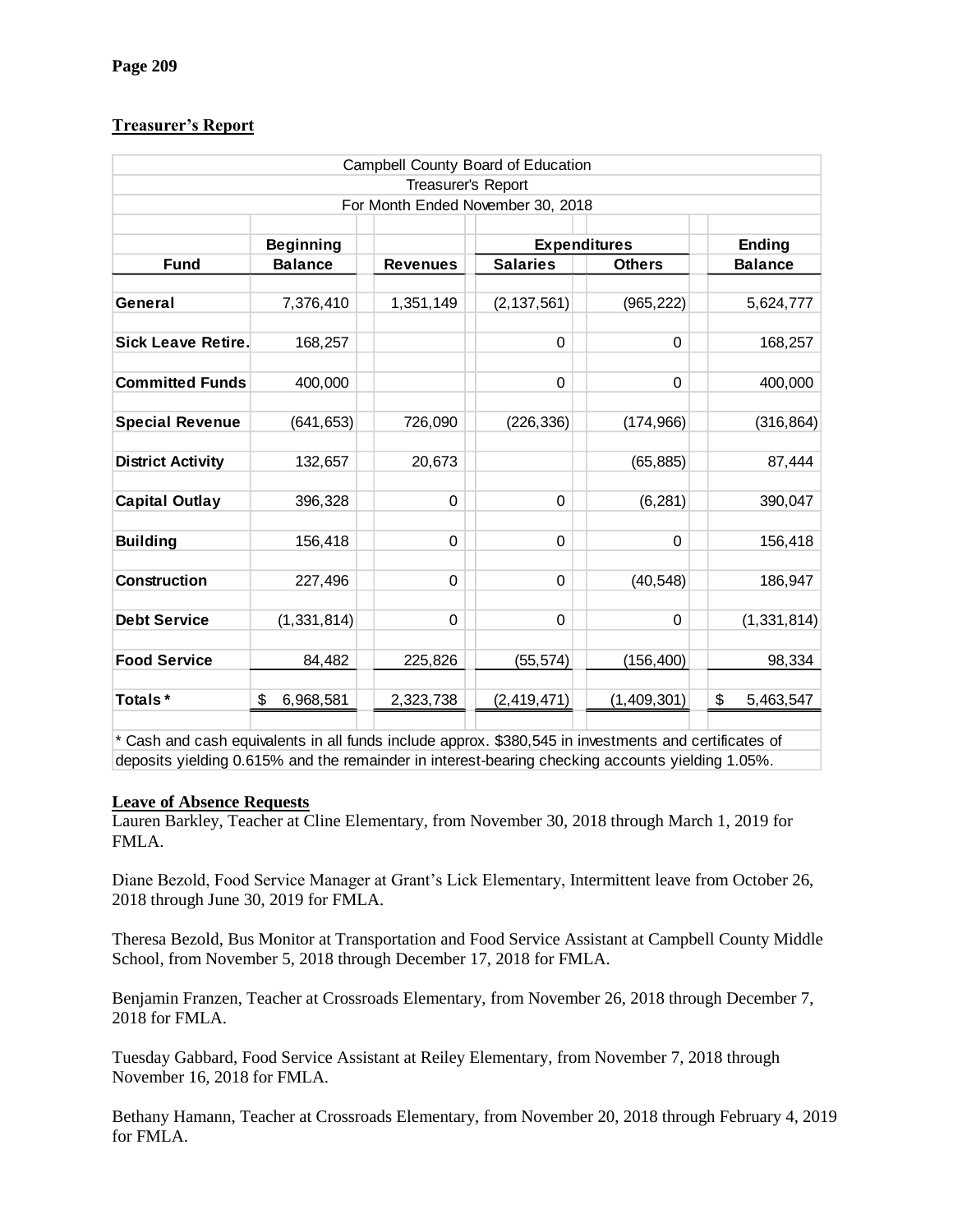Kristen Hehman, Secretary at Central Office, from November 26, 2018 through February 20, 2019 for FMLA.

Lynne Hesse, Bus Driver at Transportation, from November 30, 2018 through December 14, 2018 for FMLA.

Nora Jones, Food Service Assistant at Reiley Elementary, Intermittent leave from 11/26/2018 through June 30, 2019 for FMLA.

Jennifer Kelley, Teacher at Campbell Ridge Elementary, REVISED from November 19, 2018 through February 26, 2019 for FMLA.

Alison Kreyling, Teacher at Crossroads Elementary, from November 26, 2018 through November 30, 2018 for FMLA Intermittent leave to follow through June 30, 2019.

Susan Morrow, Bus Monitor at Transportation, from November 26, 2018 through December 7, 2018 for FMLA.

Helen Nassano, Teacher at Campbell Ridge Elementary, from October 30, 2018 through November 16, 2018 for FMLA.

Garry Renchen, Custodian at Campbell County Middle School, REVISED from October 5, 2018 through December 14, 2018 for FMLA.

Deborah Smith, Bus Driver at Transportation, REVISED from August 13, 2018 through January 29, 2019 for FMLA

Abigail Stemmer, Teacher at Campbell Ridge Elementary, from January 3, 2019 through March 18, 2019 for FMLA.

#### **Emergency Day for Cline Elementary Schools**

Per 702 KAR 7:140 Section 4(3), I recommend the Campbell County Board of Education request an emergency day waiver for Donald E. Cline Elementary School on Thursday, November 15, 2018 for student attendance day due to an emergency.

On Thursday, November 15, 2018, Donald E. Cline Elementary was without electric due to a power outage from an ice storm that affected the northern portion of Campbell County. According to Duke Energy, 102,267 customers were without power in the region at 8:45 AM.

This request shall be submitted to the commissioner for approval. A copy of the board order shall accompany this request. An approved emergency day waiver shall be the length of the student attendance day established in the approved calendar.

# **NKU/CCS Rental Agreement for Dive Team Meet**

Approve the NKU Department of Campus Recreation Facility Rental Agreement for a Dive Team Meet on December 27 – 28, 2018. Lease agreement is for \$210.00, plus \$35 per hour. Lease will be paid by the Dive Team utilizing the profits raised from the meet.